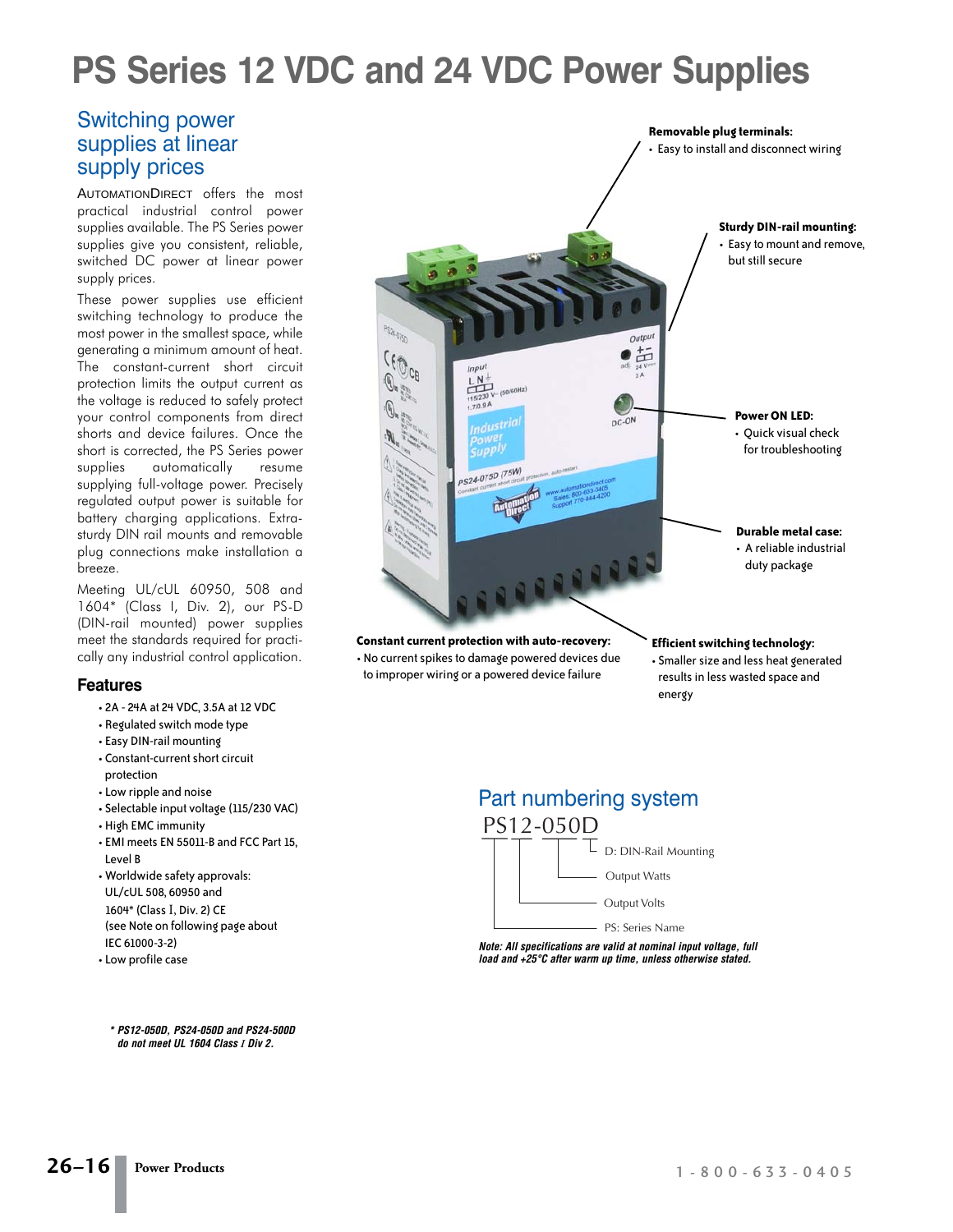# **PS Series Power Supplies Specifications**



**PS12-050D / PS24-050D**



**PS12-075D / PS24-075D**



**PS24-150D**

**STATE OF PRINT** 









| <b>Input Specifications</b> |                                                  |                                                  |                                   |                |                                               |                 |                 |
|-----------------------------|--------------------------------------------------|--------------------------------------------------|-----------------------------------|----------------|-----------------------------------------------|-----------------|-----------------|
| Part<br><b>Number</b>       | <b>Input Voltage</b><br>Range                    | <i><b>Input</b></i><br><b>Frequency</b><br>Range | <b>Input Current</b><br>(Typical) |                | <b>Inrush Current</b><br>$\left( <2mS\right)$ |                 | Effi-<br>ciencv |
|                             |                                                  |                                                  | <b>115 VAC</b>                    | <b>230 VAC</b> | 115 $VAC$                                     | <b>230 VAC</b>  | (Typ.)          |
| <b>PS12-050D</b>            | 93-264 VAC<br>93-264 VAC                         | 47-63 Hz                                         | 1.2A                              | 0.7A           | $<$ 15 A                                      | $<30 \text{ A}$ | 84%             |
| <b>PS24-050D</b>            |                                                  |                                                  | 1.2A                              | 0.7A           |                                               |                 | 87%             |
| <i>PS12-075D</i>            |                                                  |                                                  | 1.7A                              | 0.9A           | $<$ 16.5 A                                    | $<$ 33 A        | 83%             |
| <b>PS24-075D</b>            | 93-132 VAC<br>187-264 VAC                        |                                                  | 1.7A                              | 0.9A           |                                               |                 | 85%             |
| <b>PS24-150D</b>            | (switch selectable)                              |                                                  | 3.0A                              | 1.7A           | $<$ 35 A                                      | <70A            | 84%             |
| <b>PS24-300D</b>            |                                                  |                                                  | 5.4A                              | 3.3A           |                                               |                 | 87%             |
| <b>PS24-500D</b>            | 93-132 VAC                                       |                                                  | 9.5A                              | N/A            | <50A                                          | N/A             | 87%             |
| <i><b>PS24-600D</b></i>     | 93-132 VAC<br>187-264 VAC<br>(switch selectable) |                                                  | 10.5A                             | 6.4A           | $<70$ A                                       | $<80$ A         | 88%             |

| <b>Output Specifications</b> |                                                    |                  |                                 |                                        |                               |                                                                                                                                             |                     |                        |                                 |
|------------------------------|----------------------------------------------------|------------------|---------------------------------|----------------------------------------|-------------------------------|---------------------------------------------------------------------------------------------------------------------------------------------|---------------------|------------------------|---------------------------------|
| <b>Part Number   Price</b>   |                                                    | <b>Output</b>    | <b>Output</b><br><b>Voltage</b> | <b>Output</b><br><i><b>Current</b></i> | <b>Output</b><br><b>Power</b> | <b>Output</b><br><i><b>Voltage</b></i>                                                                                                      | <b>Hold-Up Time</b> |                        | <b>MTBF</b><br><b>(IEC 1709</b> |
|                              |                                                    | <b>Voltage</b>   | Adj. Range                      | (Max.)                                 | (Max.)                        | <b>Regulation*</b>                                                                                                                          |                     | <b>115 VAC 230 VAC</b> | @25°C                           |
| <b>PS12-050D</b>             | $\left\langle \rightarrow\rightarrow\right\rangle$ | 12 VDC           | 12-14 VDC                       | 3.5A                                   | 50 W                          | 1%                                                                                                                                          | $25 \text{ mS}$     | $30 \text{ mS}$        | 2.992.000 hours                 |
| <i><b>PS24-050D</b></i>      | $\leftarrow$ $\rightarrow$                         | 24 VDC           | 24-28 VDC                       | 2.0A                                   | 50 W                          |                                                                                                                                             |                     |                        |                                 |
| <i><b>PS12-075D</b></i>      | $\leftarrow$ $\rightarrow$                         | $12 \text{ VDC}$ | 12-14 VDC                       | 6.0A                                   | 75 W                          |                                                                                                                                             |                     |                        | 1.800,000 hours                 |
| <i><b>PS24-075D</b></i>      | $\leftarrow$ $\rightarrow$                         | 24 VDC           | 24-28 VDC                       | 3.0A                                   | 75 W                          |                                                                                                                                             |                     |                        |                                 |
| <i><b>PS24-150D</b></i>      | $\left\langle \rightarrow\rightarrow\right\rangle$ |                  |                                 | 6.0A                                   | 150 W                         |                                                                                                                                             |                     |                        | 1.939,000 hours                 |
| <i><b>PS24-300D</b></i>      | $\leftarrow$                                       |                  |                                 | 12.0A                                  | 300 W                         | 0.3%                                                                                                                                        |                     |                        | 1.913.000 hours                 |
| <i><b>PS24-500D</b></i>      | $\left\langle \rightarrow\rightarrow\right\rangle$ |                  |                                 | 20.0A                                  | 500 W                         |                                                                                                                                             | $20 \text{ mS}$     | N/A                    | 1.467.000 hours                 |
| <i><b>PS24-600D</b></i>      | $\left\langle \rightarrow\rightarrow\right\rangle$ |                  |                                 | 24.0A                                  | 600 W                         |                                                                                                                                             | $15 \text{ mS}$     | $25 \text{ mS}$        | 1.434,000 hours                 |
|                              | *Load variation (10-90%)                           |                  |                                 |                                        |                               | Notes: Output current characteristic suitable for battery charging applica-<br>tions. Not recommended for redundancy or parallel operation. |                     |                        |                                 |

|                                                                                                                                       |                                                                                                                                                                     | Overview                    |  |
|---------------------------------------------------------------------------------------------------------------------------------------|---------------------------------------------------------------------------------------------------------------------------------------------------------------------|-----------------------------|--|
|                                                                                                                                       | <b>General Specifications</b>                                                                                                                                       | DL05/06<br>PI C             |  |
| <b>Temperature</b>                                                                                                                    | Operating (ambient) -25°C to + 70°C max<br>Derating above 50°C 2%/C<br>Storage (non-operating) -25 $\degree$ C to + 85 $\degree$ C max<br>Temperature drift 0.02%/C | <b>DL105</b><br>PIC         |  |
| <b>Humidity</b>                                                                                                                       | 95% (non-condensing) relative humidity max                                                                                                                          | <b>DL205</b><br>PIC         |  |
| <b>Switching</b><br>Frequency                                                                                                         | 80 kHz typical (PWM)                                                                                                                                                | <b>DL305</b>                |  |
| <b>Isolation</b>                                                                                                                      | According to IEC/EN 60950, UL 60950.<br>UL 508                                                                                                                      | PLC                         |  |
| <b>Output</b><br><b>Regulation</b>                                                                                                    | Input variation: $\pm$ 0.2% max<br>Load variation:<br>50 W, 75 W, 150 W models: ± 1% max                                                                            | <b>DL405</b><br>PLC         |  |
| <b>Output</b><br><b><i>Voltage</i></b><br>Ripple                                                                                      | 300 W, 500 W, 600 W models: ± 0.3% max<br><50 mV peak-peak (20 MHz bandwidth)                                                                                       | Field I/O<br>Software       |  |
| <b>Output</b><br><b>Protection</b>                                                                                                    | Current limit: 110% maximum output rating<br>Voltage limit: 140% Vout nom                                                                                           | C-more<br><b>HMIs</b>       |  |
| <b><i><u>Vibration</u></i></b>                                                                                                        | 1qn 20 sweeps each axis                                                                                                                                             |                             |  |
| <b>Shock</b>                                                                                                                          | 15gn, 11mS each axis                                                                                                                                                | Other HMI                   |  |
| Enclosure<br><b>Rating</b>                                                                                                            | IP 20                                                                                                                                                               | <b>AC Drives</b>            |  |
| <i><b>Enclosure</b></i><br><b>Material</b>                                                                                            | Aluminum (chassis) / stainless steel (cover)                                                                                                                        | <b>Motors</b>               |  |
| <b>Mounting</b>                                                                                                                       | Snap-on with self-locking spring for 35mm<br>DIN rails                                                                                                              |                             |  |
| <b>Connection</b>                                                                                                                     | Removable screw terminals for 22-10 AWG                                                                                                                             | Steppers/<br>Servos         |  |
| Agency*<br><b>Approvals</b>                                                                                                           | UL/cUL 60950 recognized<br>UL/cUL 508 listed<br>UL/cUL 1604 listed (Class I, Div 2, groups<br>A, B, C, and D hazardous locations), except                           | Motor<br>Controls           |  |
|                                                                                                                                       | PSxx-050 and PS24-500D, which are not<br>UL/cUL1604 listed.<br>CE (See IEC 61000-3-2 Note below)                                                                    | Proximity<br><b>Sensors</b> |  |
| Note: All specifications are valid at nominal input volt-<br>age, full load and +25°C after warm-up time, unless<br>otherwise stated. | Photo<br><b>Sensors</b>                                                                                                                                             |                             |  |
| * PS12-050D, PS24-050D and PS24-500D<br>do not meet UL 1604 (Class I, Div. 2).                                                        | Limit<br>Switches                                                                                                                                                   |                             |  |
| Note: IEC 61000-3-2 Power Factor Correction                                                                                           | Encoders                                                                                                                                                            |                             |  |
|                                                                                                                                       |                                                                                                                                                                     |                             |  |

 $PIC$ 

**The IEC 61000-3-2 standard is intended to reduce the amount of disturbance a device feeds back into its power source. AutomationDirect power supplies all carry the CE mark. Normally, 61000-3-2 is met or does not apply. Only our PS24-150D and PS24-300D could potentially be used in a manner not compliant with the 61000-3-2 standard.**

Pushbuttons/ Lights

Process

Relays/ Timers Comm.

TB's & Wiring

Power

Enclosures

Appendix

Part Index